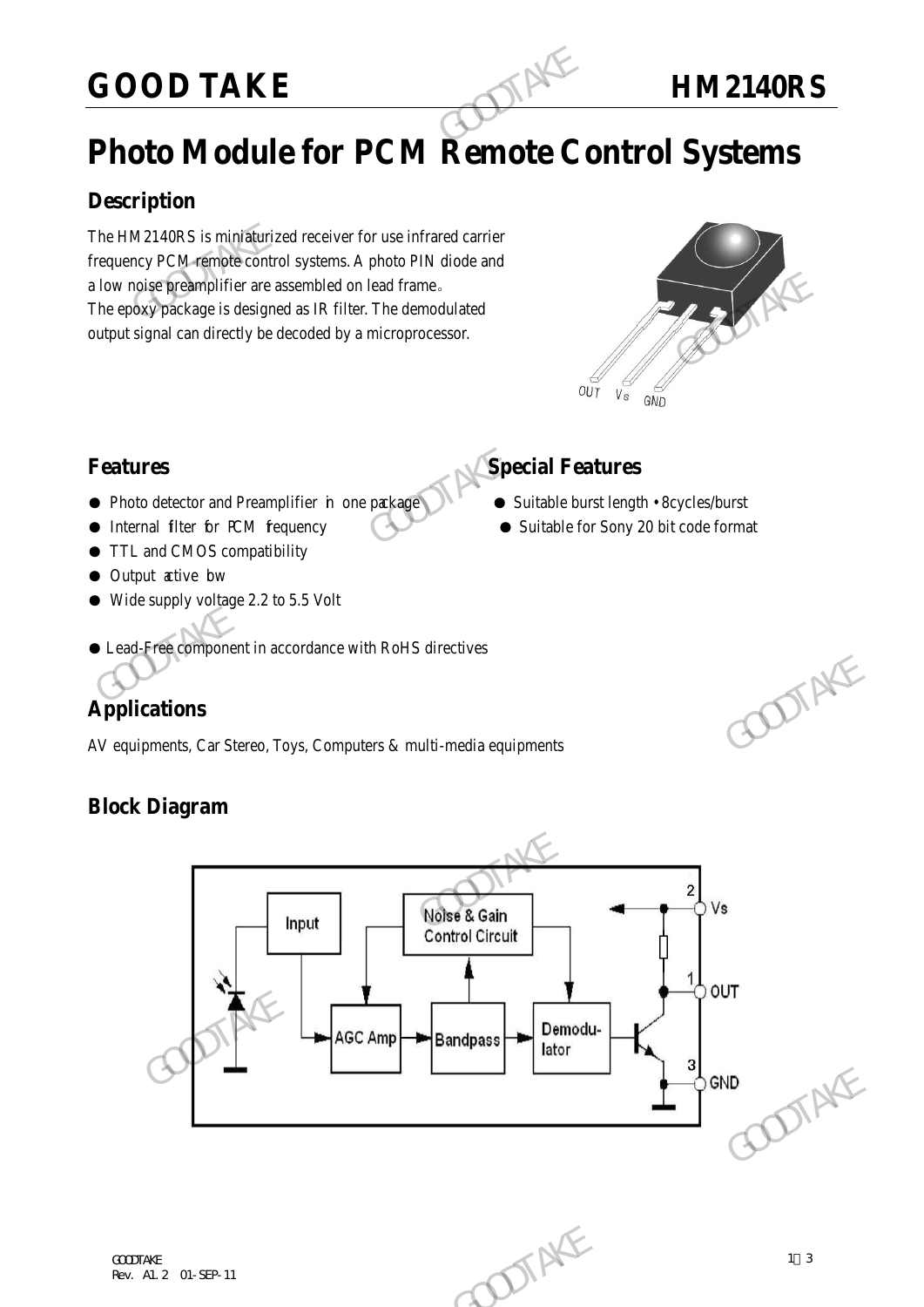

# **Application Circuit**



\*) recommended to suppress power supply disturbance

# **Absolute Maximum Ratings**



|                                                                                        | 3                      | $\mu$ C        | <b>GND</b>   |  |  |  |  |  |
|----------------------------------------------------------------------------------------|------------------------|----------------|--------------|--|--|--|--|--|
| *) recommended to suppress power supply disturbance<br><b>Absolute Maximum Ratings</b> |                        |                |              |  |  |  |  |  |
| Tamb = $25$ °C<br><b>Parameter</b>                                                     | <b>Test Conditions</b> | <b>Symbol</b>  | <b>Value</b> |  |  |  |  |  |
| <b>Supply Voltage</b>                                                                  | $(\text{Pin } 2)$      | V <sub>s</sub> | 6.0          |  |  |  |  |  |
| <b>Supply Current</b>                                                                  | (Pin 2)                | Is             | 5            |  |  |  |  |  |
| Output Voltage                                                                         | (Pin 1)                | Vo             | 6.0          |  |  |  |  |  |
| <b>Storage Temperature Range</b>                                                       |                        | <b>Tstg</b>    | $-30+85$     |  |  |  |  |  |
| <b>Operating Temperature Range</b>                                                     |                        | Tamb           | $-25+85$     |  |  |  |  |  |
| Power Consumption                                                                      | (Tamb $\leq$ 85 °C)    | ptot           | $10-$        |  |  |  |  |  |
|                                                                                        |                        |                |              |  |  |  |  |  |

# **Basic Characteristics**

|                                    |                                     |                | பலத  |            | 50105      | ◡                     |
|------------------------------------|-------------------------------------|----------------|------|------------|------------|-----------------------|
| <b>Operating Temperature Range</b> |                                     |                | Tamb |            | $-25+85$   | $^{\circ}$ C          |
| Power Consumption                  | (Tamb $\leq$ 85 °C)                 |                | ptot |            | $10 -$     | mW                    |
| Soldering Temperature (Wave)       | $t \leq 5s$ , 1 mm from case        |                | Tsd  | $260 + 5$  |            | $^\circ\!{\rm C}$     |
| <b>Basic Characteristics</b>       |                                     |                |      |            |            |                       |
| Tamb = 25 $^{\circ}$ C             |                                     |                |      |            |            |                       |
| Parameter                          | <b>Test Conditions</b>              | Symbol         | Min  | <b>Typ</b> | <b>Max</b> | Unit                  |
| Supply Current (Pin2)              | $Vs = 5V, Ev = 0$                   | <b>ISD</b>     | 0.25 | 0.5        | 0.9        | mA                    |
| Supply Voltage (Pin2)              |                                     | V <sub>S</sub> | 2.2  |            | 5.5        | $\mathbf V$           |
| <b>Transmission Distance</b>       | IR diode AT205, IF=0.4A             | $\mathbf d$    |      | 30         |            | m                     |
| Output Voltage High (Pin1)         | $V_s = 5V$                          | <b>VOH</b>     | 4.5  |            |            | $\mathbf{V}$          |
| Output Voltage Low (Pin1)          | Cycle 1.2mS, 50% duty               | <b>VOL</b>     |      |            | 250        | mV                    |
| Level Output Pulse Width           | Burst Wave= 600µs,                  | TWH            | 400  |            | 800        | $\mu s$               |
| Level Output Pulse Width           | Cycle 1.2mS, 50% duty               | TWL            | 400  |            | 800        | $\mu s$               |
| Carrier frequency                  |                                     | $f_{0}$        |      | 40         |            | kHz                   |
| Peak Wavelength                    |                                     | $\bullet$      |      | 940        |            | $\overrightarrow{nm}$ |
| Directivity                        | Angle of half transmission distance | $\bullet$ 1/2  |      | ±45        |            | deg                   |